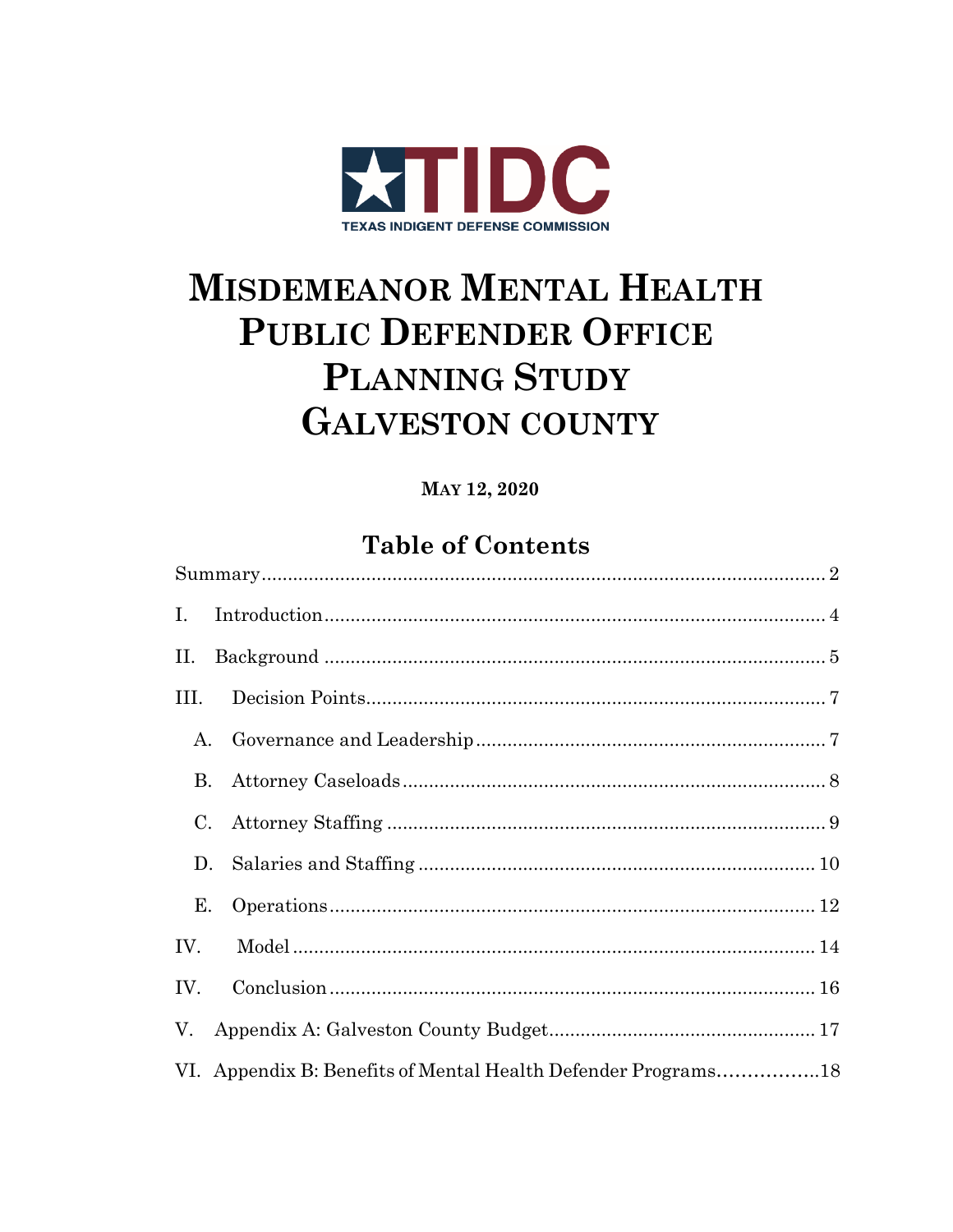#### **SUMMARY**

<span id="page-1-0"></span>Since 2017, Galveston County has been evaluating its criminal justice system and implementing reforms. The County has taken a particular interest in better serving defendants with mental illness. In 2017, Galveston County requested a study of their county justice system from the Council of State Governments Justice Center.[1](#page-1-1) Also in 2017, TIDC issued a policy monitoring report that highlighted pre-trial issues with defendants who could not make bail.<sup>[2](#page-1-2)</sup> Taking the results of that study and the findings from TIDC, in 2018, Galveston County drafted a request for an Improvement Grant to create a mental health public defender and to establish council at first appearance.[3](#page-1-3) This grant request was never submitted. On February 12, 2020, County Court at Law Judge Jack Ewing requested that the Texas Indigent Defense Commission (TIDC) conduct a planning study for a misdemeanor mental health public defender office (MMHPDO) for Galveston County.

**Scope:** The office would handle approximately 11% of all indigent misdemeanor appointments.[4](#page-1-4) 

<span id="page-1-2"></span><sup>2</sup> TIDC Limited Scope Policy Monitoring Report (2017). Available at:

<span id="page-1-1"></span><sup>&</sup>lt;sup>1</sup> Dr. Tony Fabelo, Jessy Tyler, et. Al. Galveston County Justice System Assessment: Preliminary Findings for Review by Local Officials. On file with TIDC.

<span id="page-1-4"></span><span id="page-1-3"></span>[http://www.tidc.texas.gov/media/58319/galveston\\_final.pdf.](http://www.tidc.texas.gov/media/58319/galveston_final.pdf) 3 FY2019 Galveston County Improvement Grant Submission, Grant Narrative, on file with TIDC. <sup>4</sup> This estimate was created in consultation with Galveston County judges, who estimate that 11% of appointments in misdemeanor court are persons with a mental health diagnosis. According to the 2019 Improvement Grant submission, "about 20 percent of jail intakes in Galveston County are identified as potentially mental ill per the Texas Commission on Jail Standards intake form's required screening."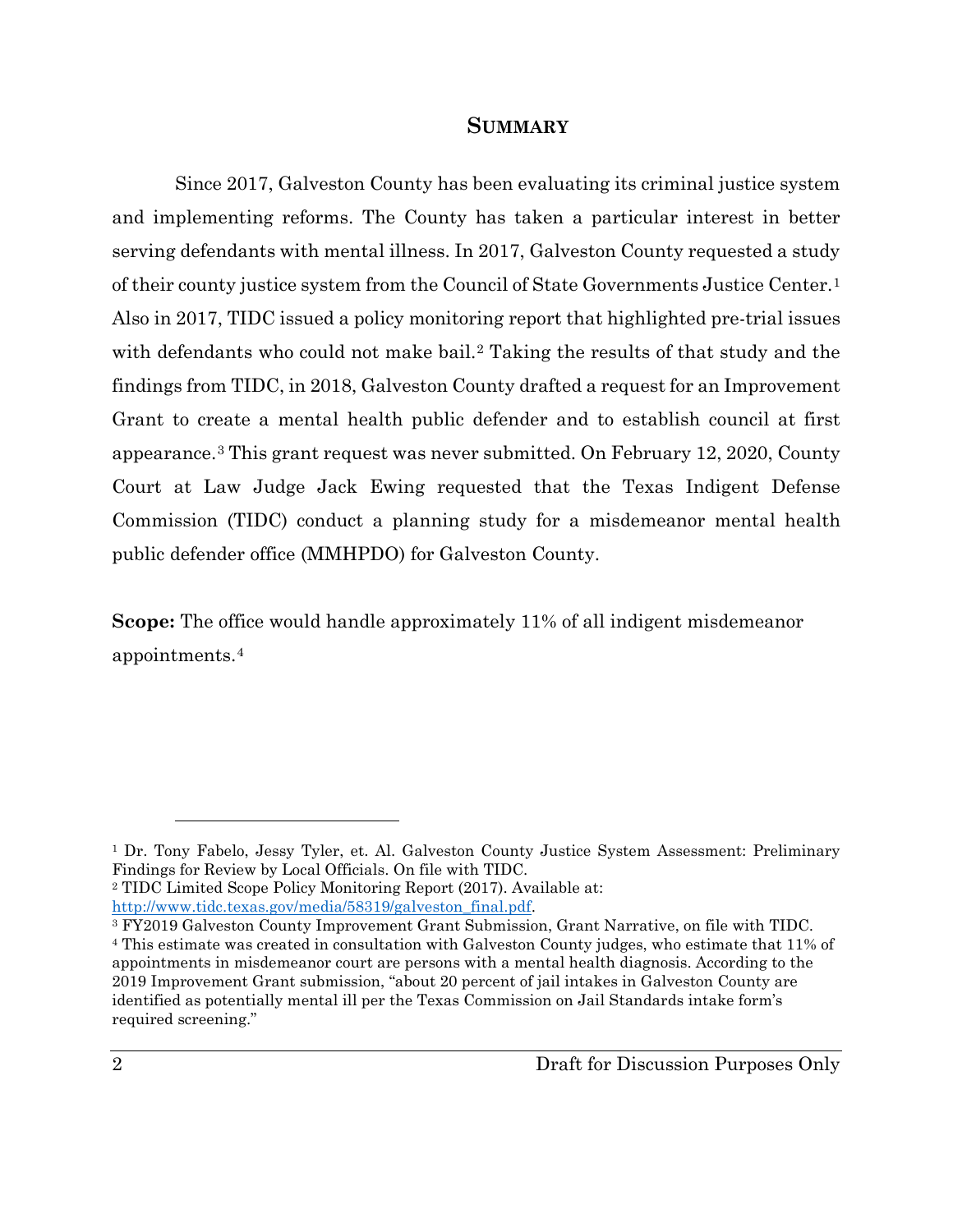**Staff:** The county-based office would have one Chief Public Defender, two staff attorneys, one licensed clinical social worker, two case workers, and one support staff.

**Costs and Benefits:** The estimated cost of this office would be **\$723,342.** TIDC finds that the use of public defense services would likely improve indigent defense quality, reduce jail populations, reduce unnecessary competency evaluations, improve outcomes, and increase efficiency of case processing.[5](#page-2-0)

# **Projected Costs for Creating a Misdemeanor Mental Health Public Defender Office**

|                                   | Year 1    | Year 2    | Year 3    | Year 4    | Year 5           |
|-----------------------------------|-----------|-----------|-----------|-----------|------------------|
| $\cos t$<br><b>Sharing</b>        | 80/20     | 60/40     | 40/60     | 20/80     | $\boldsymbol{0}$ |
| Total<br>Project<br><b>Budget</b> | \$744,292 | \$723,342 | \$723,342 | \$723,342 | \$723,342        |
| <b>TIDC</b><br>Grant              | \$595,434 | \$434,005 | \$289,337 | \$144,668 | $\overline{0}$   |
| County<br>Match                   | \$148,858 | \$289,337 | \$434,005 | \$578,674 | \$723,342        |

**Total TIDC Grant Funding Over 4 Years \$1,463,445**

<span id="page-2-0"></span><sup>5</sup> For an outline of the benefits related to a mental health public defender office, please see Appendix B.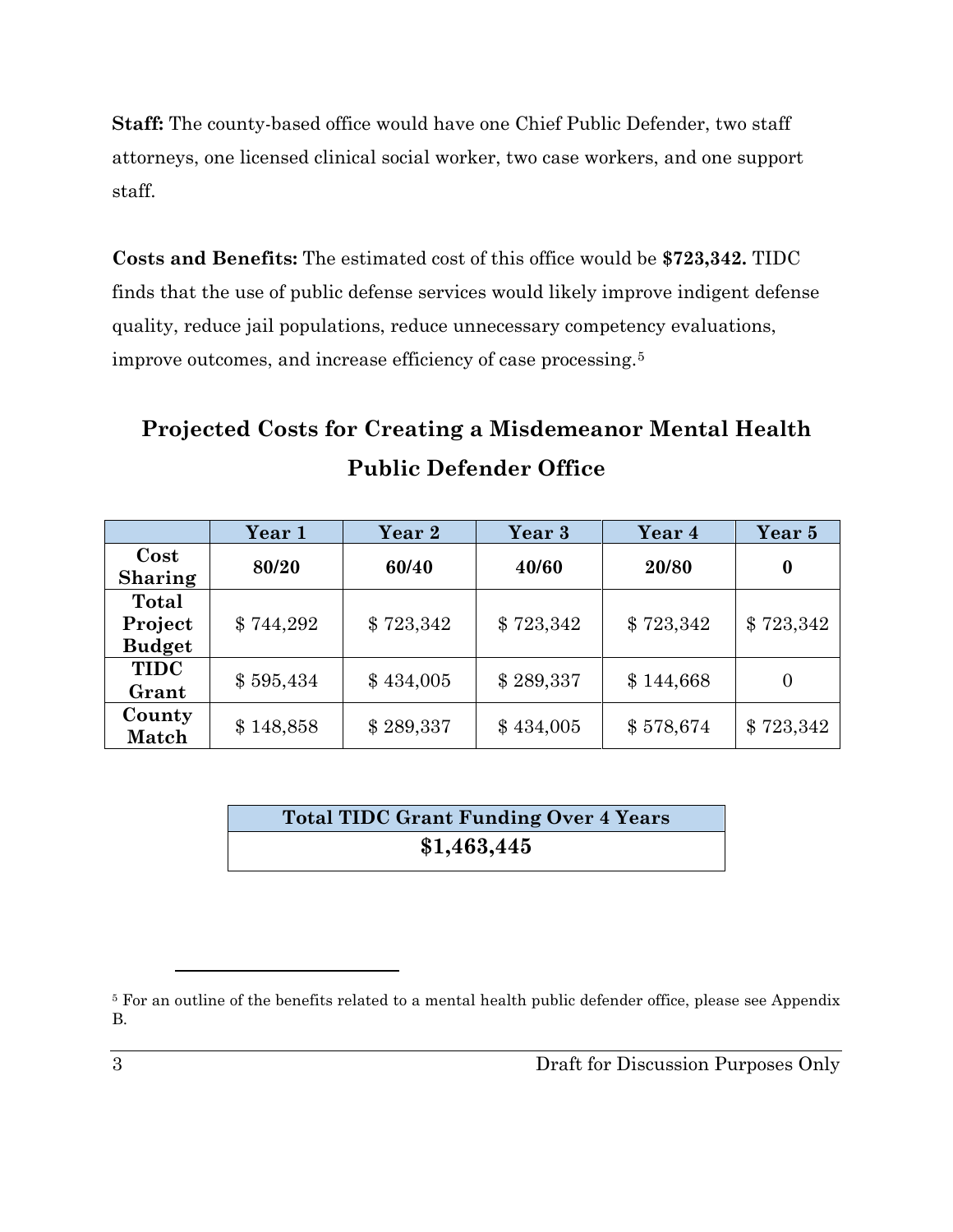TIDC looks forward to working with Galveston County to determine if this new indigent defense model is right for the County.

### <span id="page-3-0"></span>**I. INTRODUCTION**

County Court at Law Judge Jack Ewing asked TIDC to assess the feasibility of establishing a public defender office that provides representation in misdemeanor mental health cases. This report has five parts:

- Part I introduces the study;
- Part II explores current indigent defense practices in Galveston County;
- Part III lays out key decision points for creating a public defender office;
- Part IV models the mental health public defender office; and
- Part V concludes that a public defender office is feasible and desirable.

This report concludes that a public defender office would likely improve indigent defense quality, constitutional compliance, accountability, and budget predictability. The mental health defender is designed with similar, successful mental health defenders already in operation in Texas and would be likely to achieve similar results.[6](#page-3-1)

TIDC stands ready to partner with Galveston County to provide technical assistance and explore financial assistance to create a PDO suited to the county.

<span id="page-3-1"></span><sup>6</sup> According to 2001 report evaluating the Travis County Mental Health Public Defender, "[t]he costbenefit analysis looked at these cases and associated appointments and has concluded that MHPD has successfully achieved most of its original goals including a reduction in jail bed days, an increase in dismissals, a reduction in recidivism and enhanced knowledge about persons with mental illness." MENTAL HEALTH PUBLIC DEFENDER OFFICE: COST BENEFIT ANALYSIS, PART I, available at: [https://www.traviscountytx.gov/images/criminal\\_justice/Doc/cost\\_ben\\_MHPD\\_110922.pdf](https://www.traviscountytx.gov/images/criminal_justice/Doc/cost_ben_MHPD_110922.pdf)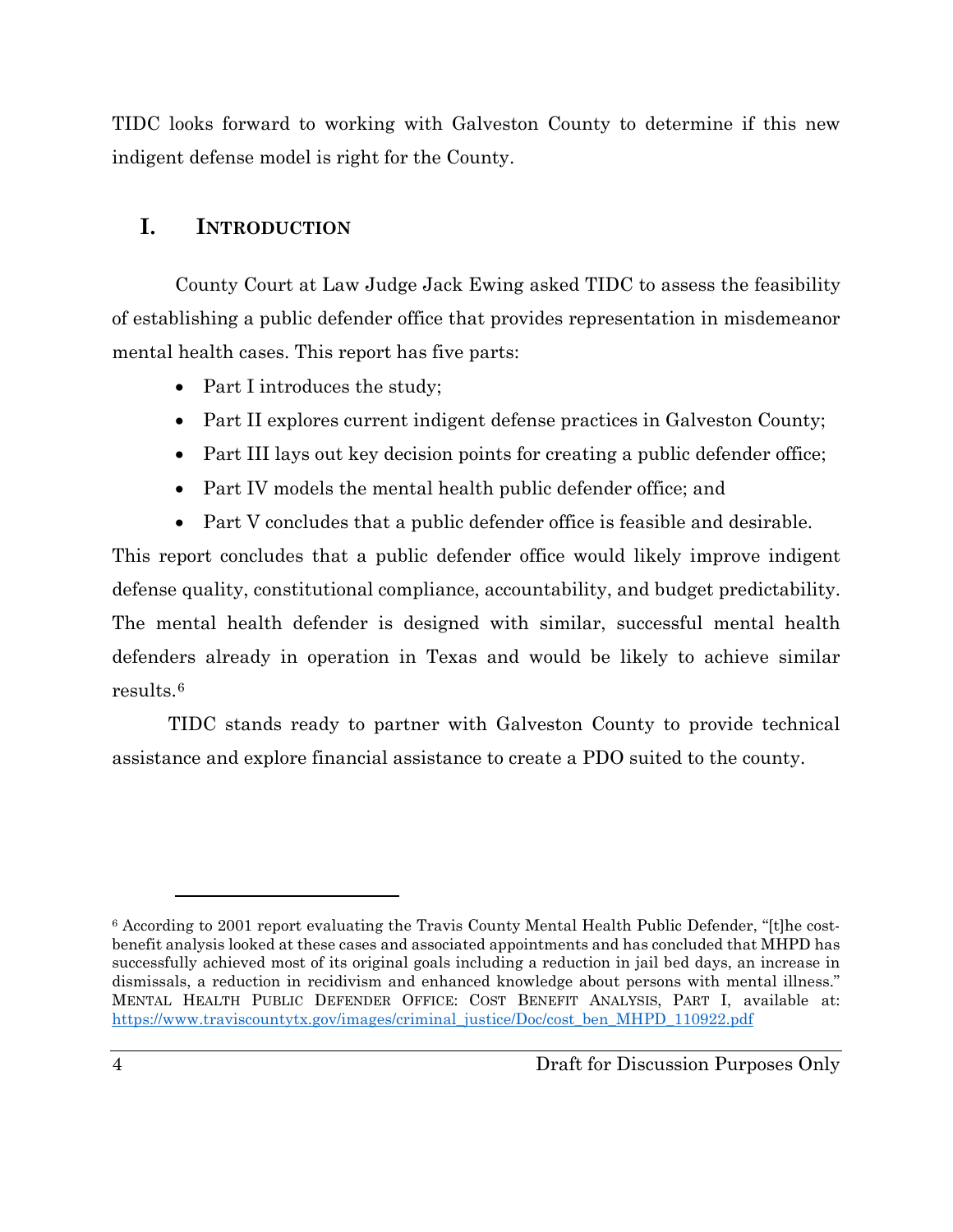### <span id="page-4-0"></span>**II. BACKGROUND**

Galveston County has a population of approximately 320,000. Located on the Gulf Coast, the County began to evaluate its justice system in 2017 with assistance from Dr. Tony Fabelo and the Council of State Governments Justice Center.[7](#page-4-1) TIDC issued a policy monitoring report that same year. In 2018, the county submitted a draft plan for a TIDC grant to create a public defender office to address ongoing issues related to bail and increase compliance with Article 17.032 of the Code of Criminal Procedure (covering personal bonds for defendants with mental health issues).<sup>[8](#page-4-2)</sup>

The 10th, 56th, 122nd, 212th, and 405th District Courts operate in Galveston County. There are three county Courts-at-Law. The District Courts hear capital and adult non-capital felony cases. The County Courts-at-Law hear misdemeanor cases. The county also has a dedicated Juvenile Court.

Currently, indigent defendants are represented by private assigned counsel. For death-eligible capital murder cases, Galveston County is a member of the Regional Public Defender Office for Capital Cases (RPDO). In FY2019, when considering attorneys who represent clients in multiple counties, 31 attorneys had caseloads above TIDC Guidelines (128 felony cases, 226 misdemeanor cases, or 31 appeals). This does not count juvenile or capital cases. Eight attorneys had caseloads more than twice that recommended by the Guidelines (one attorney more than four times the Guidelines). For appointments solely within Galveston, 16 attorneys had caseloads above our guidelines. Of these, ten stated that appointments in Galveston constituted 50% or less of their total practice time.

<span id="page-4-1"></span><sup>7</sup> Dr. Tony Fabelo, Jessy Tyler, et. al. GALVESTON COUNTY JUSTICE SYSTEM ASSESSMENT:

<span id="page-4-2"></span>PRELIMINARY FINDINGS FOR REVIEW BY LOCAL OFFICIALS (2017). On file with TIDC.

<sup>8</sup> FY2019 Galveston County Improvement Grant Submission, Grant Narrative, on file with TIDC. Galveston County ultimately decided not to pursue the grant.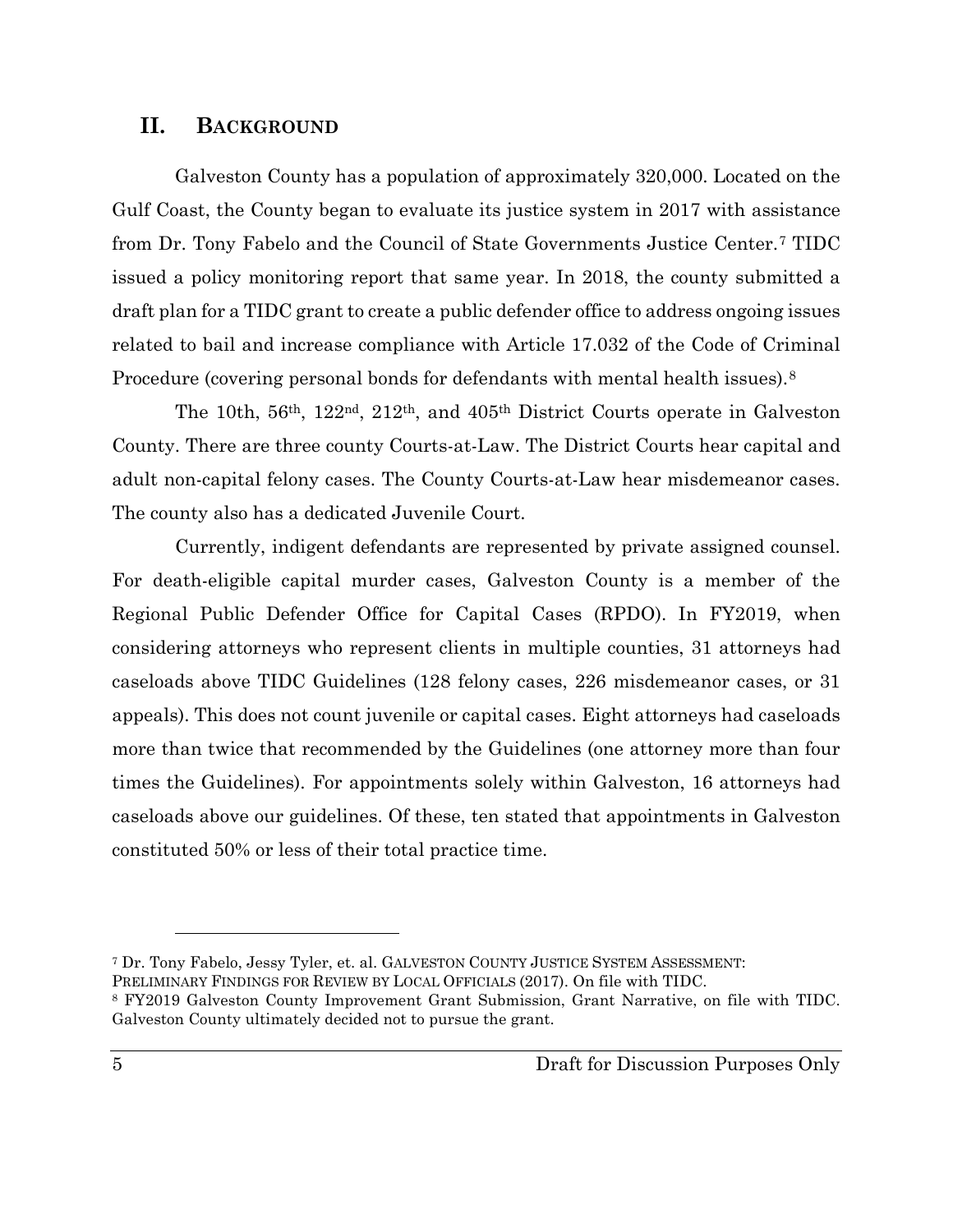In FY2019, Galveston County had \$2,950,054 in indigent defense expenditures. The county was awarded \$234,623 in formula grant funding from TIDC in FY2019. Since FY2016, indigent defense spending has increased. In the "Grant Narrative" from the draft FY2019 proposal, the county noted increased jail costs related to the medical care for mentally ill defendants.[9](#page-5-0)

### **Estimated Misdemeanor Rates, FY2016-2019**

Galveston County has seen an increase in misdemeanor appointment rates since 2016. In FY2019, the statewide average misdemeanor appointment rate was 47%; it was 50% in Galveston County. The three-year average for Galveston County  $(2017 - 2019)$  was 48%. In FY2019, Galveston County paid \$521,354 in appointed counsel fees for misdemeanor cases.

| Category                               | <b>Statewide</b><br><b>FY 2019</b> | <b>FY2019</b> | <b>FY2018</b> | <b>FY2017</b> |
|----------------------------------------|------------------------------------|---------------|---------------|---------------|
| % Misdemeanor<br>Charges Defended with | 46%                                | 50%           | 47%           | 48%           |
| Appointed Counsel                      |                                    |               |               |               |

Mental health is important to Galveston County. In their FY2019 draft grant submission to TIDC, the county advocated for an office that would:

provide prompt legal resources to advocate for MH PR Bond release and then work with staff social workers to determine the most appropriate outcome for the case that will increase public safety, decrease resource utilization, and connect defendants to community resources for long term treatment instead of allowing them to get stuck in a revolving door of incarceration.[10](#page-5-1)

<span id="page-5-1"></span><span id="page-5-0"></span><sup>9</sup> *Id*. 10 See *supra* n. 3.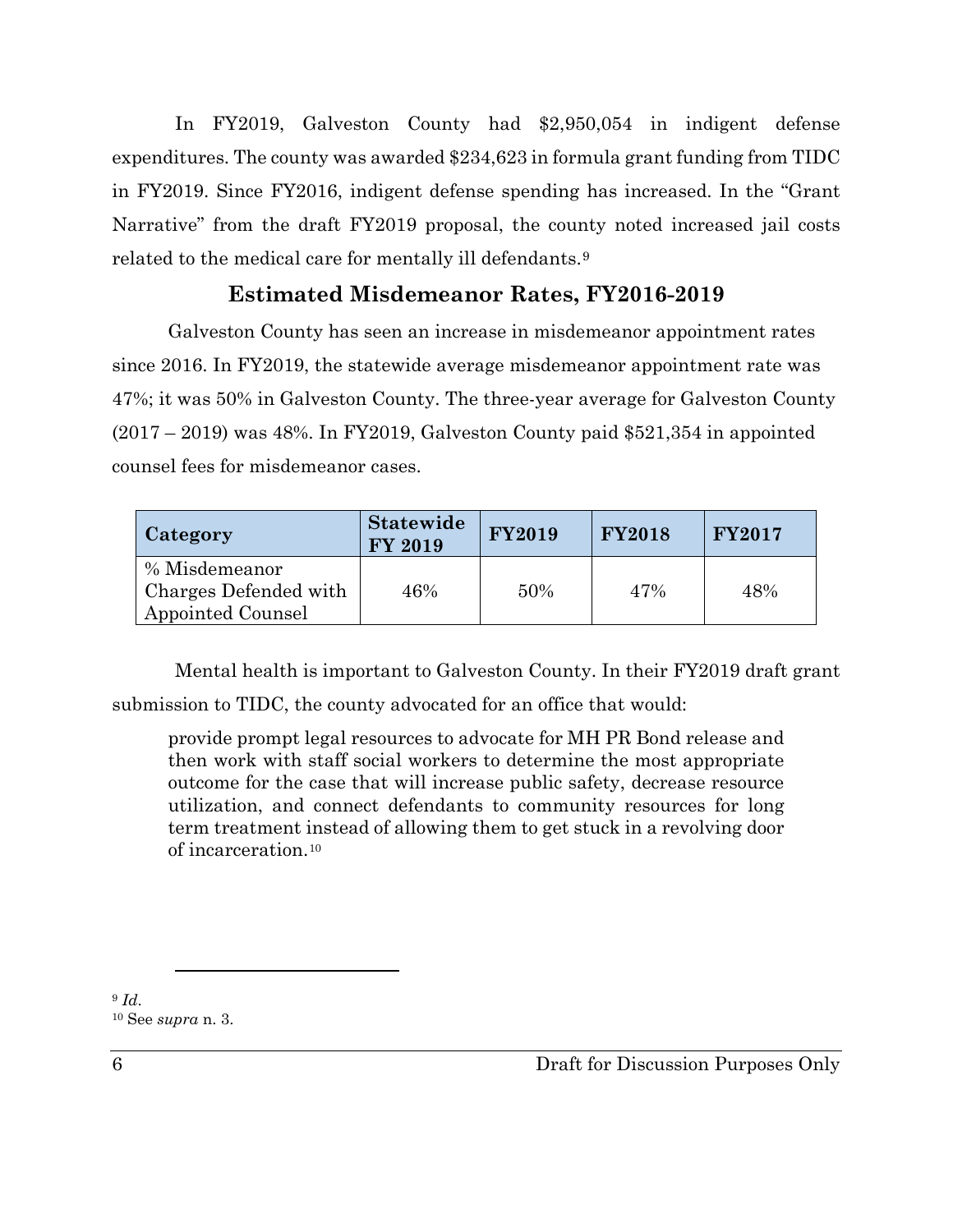Galveston County has recognized an issue that impacts all of Texas and approximately 40% of persons booked into county jails in Texas.[11](#page-6-2) Nine other counties have invested in specialized mental health defenders, either in a separate division or office.[12](#page-6-3) By investing resources in these high-needs individuals, Galveston County will lower the overall burden on the criminal justice system, reduce the need for pretrial incarceration, and lower recidivism rates for the County.

### <span id="page-6-0"></span>**III. DECISION POINTS**

Creating a public defender office requires several key decisions. This section explains (1) key decision points, and (2) the assumptions built into the modelsbelow. The assumptions built into the models below are generally recommendations, not requirements, unless otherwise noted. Wherever possible, TIDC cites applicable laws, standards, or studies.

### **A. GOVERNANCE AND LEADERSHIP**

<span id="page-6-1"></span>Should the public defender have an oversight board?

Model Assumption: Yes. A mental health public defender office should have a board to oversee the performance of the contract.

TIDC requires an oversight board for any public defender office established with TIDC grant funds.<sup>[13](#page-6-4)</sup> An oversight board also prevents the concentration of power

<span id="page-6-2"></span><sup>&</sup>lt;sup>11</sup> "[O]ver 40% of individuals booked into Texas county jails have previously encountered the public mental health system." TIDC, TEXAS MENTAL HEALTH DEFENDER PROGRAMS 1 (Oct. 2018), [http://www.tidc.texas.gov/media/58014/tidc\\_mhdefenders\\_2018.pdf.](http://www.tidc.texas.gov/media/58014/tidc_mhdefenders_2018.pdf) <sup>12</sup> *Id.*

<span id="page-6-4"></span><span id="page-6-3"></span><sup>&</sup>lt;sup>13</sup> TEX. CODE CRIM. PROC. ART. 26.045 states that the "commissioners court of a county . . . may establish an oversight board for a public defender's office created or designated in accordance with this chapter." 7 See Principle 1, American Bar Association, *Ten Principles of a Public Defense Delivery System* (2002) (hereinafter "ABA Ten Principles"). The *Ten Principles* are the leading national standards for designing an indigent defense system that delivers competent, effective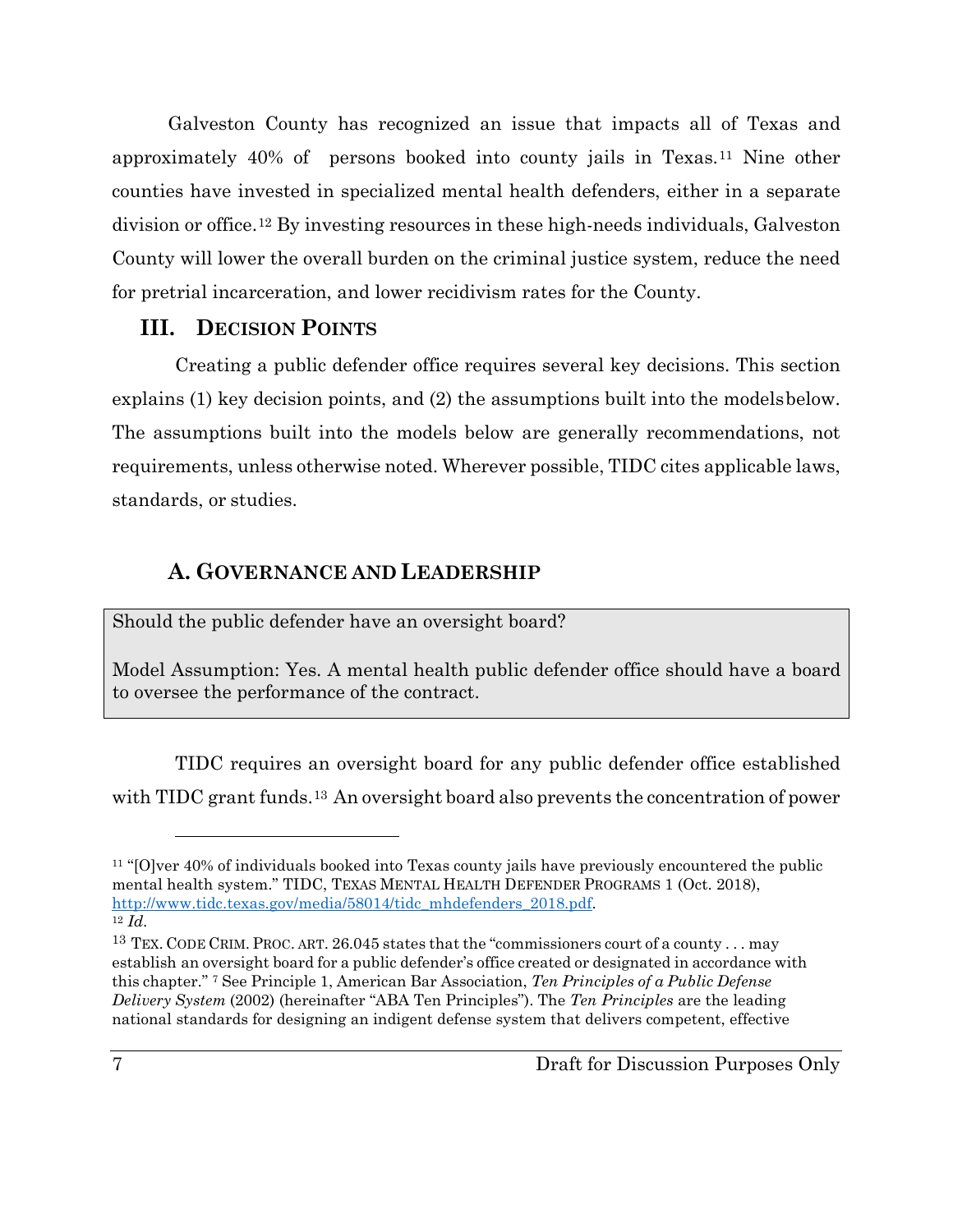in the hands of a single individual and may incorporate diverse perspectives that help guide the office. For these reasons, every public defender office created since passage of the Fair Defense Act has included an oversight board.

A mental health defender can provide the opportunity to coordinate with other county agencies to address the unique cross-system challenges presented by mental health defendants. Just as addressing the needs of a mentally ill defendant may require the coordination of medical, social services, and legal aspects, so too should the board consider seats on the board for these same agencies. The board should meet at least quarterly to discuss issues, such as accomplishments, challenges, caseloads, and budget.

#### **B. ATTORNEY CASELOADS**

<span id="page-7-0"></span>**Question: What should the maximum attorney caseload be?**

Model Assumption: Attorneys should handle no more than 239 misdemeanor cases per year.

When attorneys represent too many clients, they must often jettison core legal tasks, including research, investigation, client communication, and filing pertinent motions.[14](#page-7-1) This danger is especially present in the mental health context, where an attorney may have to meet with a client repeatedly to establish trust and fully communicate with the client. Given a salary and benefits, public defenders do not face the same economic incentives as private assigned counsel—assuming that caseloads are controlled. Texas public defender offices are required to identify

<span id="page-7-1"></span>representation. The Texas Fair Defense Laws, which detail the basic requirements for every indigent defense system in Texas, track the *Ten Principles* in many respects. *See* TIDC, *Fair Defense Laws 2017-2019*, [http://www.tidc.texas.gov/media/57918/tidc-fairdefenselaws-fy17-19.pdf.](http://www.tidc.texas.gov/media/57918/tidc-fairdefenselaws-fy17-19.pdf) <sup>14</sup> ABA Principle 5.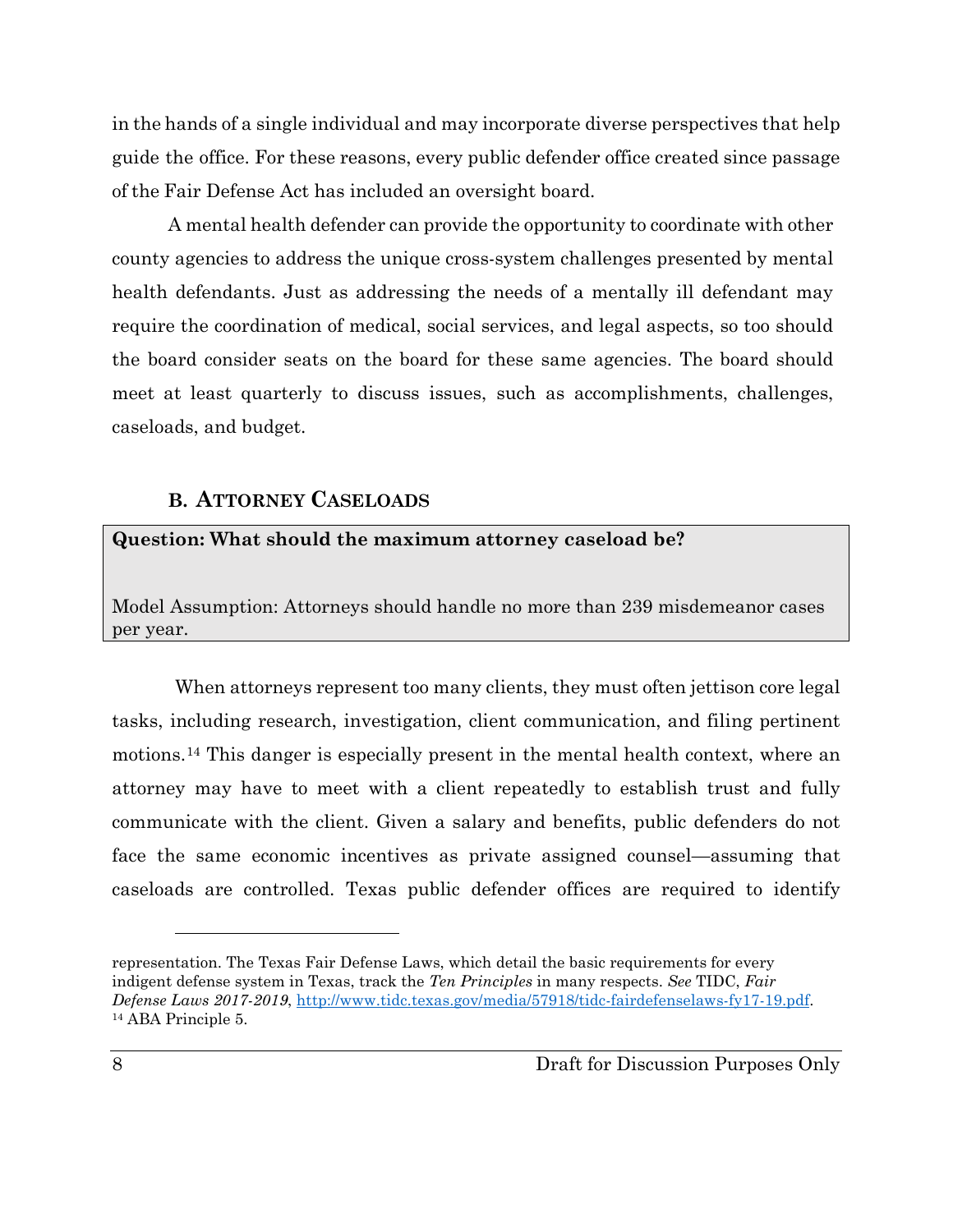maximum allowable caseload limits for each attorney in the office<sup>[15](#page-8-1)</sup> and to refuse appointments that would violate these limits.[16](#page-8-2)

TIDC has published evidence-based *Guidelines for Indigent Defense Caseloads*.[17](#page-8-3) The model below follows TIDC's Guidelines and assumes that each attorney in the mental health defender office will handle no more than 239 misdemeanor cases per year.

Based on mental health caseload figures provided by Galveston County, the public defender office will handle 439 cases annually. Using TIDC Caseload Guidelines, this requires 1.8 full-time attorneys to handle the caseload. This leaves some available caseload capacity between the three attorneys proposed for the office.

This report suggests that Galveston County consider using this additional capacity to achieve some of the goals set forth in the FY2019 Improvement Grant draft proposal. Attorneys from the mental health defender should have the capacity to staff arraignments and assist with Article 17.032 bail hearings to ensure that mentally ill defendants are identified early so that they can use the resources of the mental health public defender office to connect with services and begin the process of stabilization.

### **C. ATTORNEY STAFFING**

#### <span id="page-8-0"></span>**Question: What proportion and types of cases should the office handle?**

Model Assumption: The office will represent 100% of seriously mentally ill misdemeanor defendants, or approximately 11% of all indigent misdemeanor defendants who are appointed counsel.

<span id="page-8-2"></span><sup>16</sup> Tex. Code Crim. Proc. art. 26.044(j).

<span id="page-8-1"></span><sup>15</sup> TEX. CODE CRIM. PROC. art. 26.044(c-1)(3). To receive grant funding from TIDC, a public defender office "must have defined caseload/workload standards." FY2021 Indigent Defense Improvement Grant Request for Applications (RFA), at 14, [http://www.tidc.texas.gov/media/58384/fy21](http://www.tidc.texas.gov/media/58384/fy21-improvement-grant-rfa.pdf) [improvement-grant-rfa.pdf](http://www.tidc.texas.gov/media/58384/fy21-improvement-grant-rfa.pdf) (hereinafter "FY21 Discretionary Grant RFA").

<span id="page-8-3"></span><sup>17</sup> Carmichael et al., Public Policy Research Institute at Texas A&M University, *Guidelines for Indigent Defense Caseloads* (2015),

[http://www.tidc.texas.gov/media/31818/150122\\_weightedcl\\_final.pdf.](http://www.tidc.texas.gov/media/31818/150122_weightedcl_final.pdf)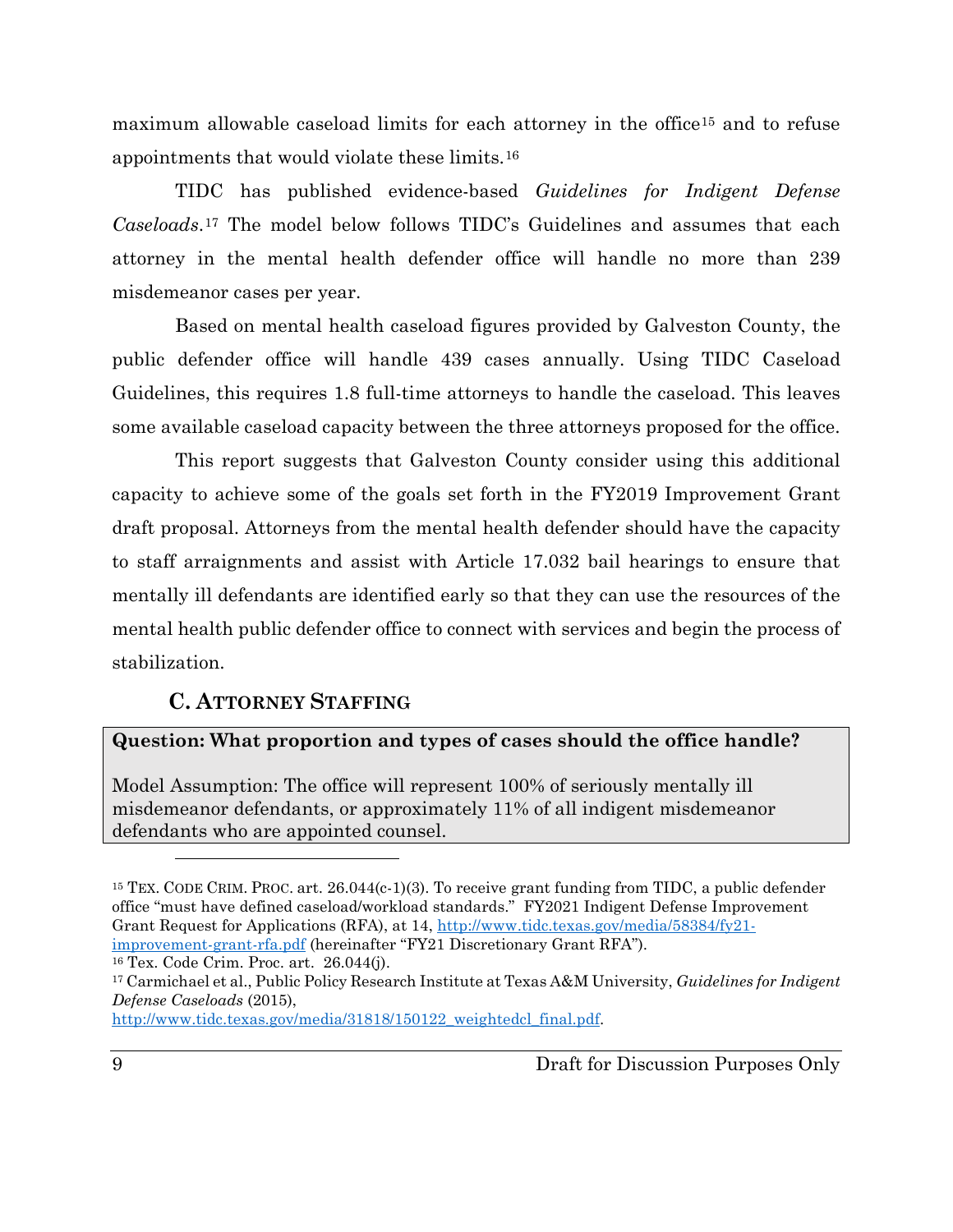Galveston County has requested that the TIDC model be limited to indigent misdemeanor mental health defendants. The model below assumes that the office will represent 100% of seriously mentally ill misdemeanor defendants, which is approximately 11% of all indigent defendants charged with misdemeanors.[18](#page-9-1)

### **D.SALARIES AND STAFFING**

### <span id="page-9-0"></span>**1. What should staff be paid?**

Model Assumption: Public defender employees will be paid salaries similar to the Galveston County District Attorney's Office.

### **2. What should the staffing levels for investigators, caseworkers, support staff, and managers be?**

Model Assumption: Staffing ratios will follow national and state norms. This model calls for **4** staff in addition to attorneys.

The model uses the following salaries to establish a budget for a county-based office:

- Chief Public Defender: \$113,000<sup>[19](#page-9-2)</sup>
- Misdemeanor Defender: \$80,000[20](#page-9-3)
- Licensed Clinical Social Worker: \$62,700
- Caseworkers: \$48,000
- Support Staff: \$41,832<sup>[21](#page-9-4)</sup>

<span id="page-9-1"></span><sup>18</sup> This number was provided by Galveston County officials familiar with the percentage of seriously mentally ill defendants in court on a monthly basis.

<span id="page-9-2"></span><sup>19</sup> Based on information provided by Galveston county, these salaries are comparable to salaries from the D.A.'s office.

<span id="page-9-3"></span><sup>20</sup> *Id.* 

<span id="page-9-4"></span><sup>21</sup> *Id.*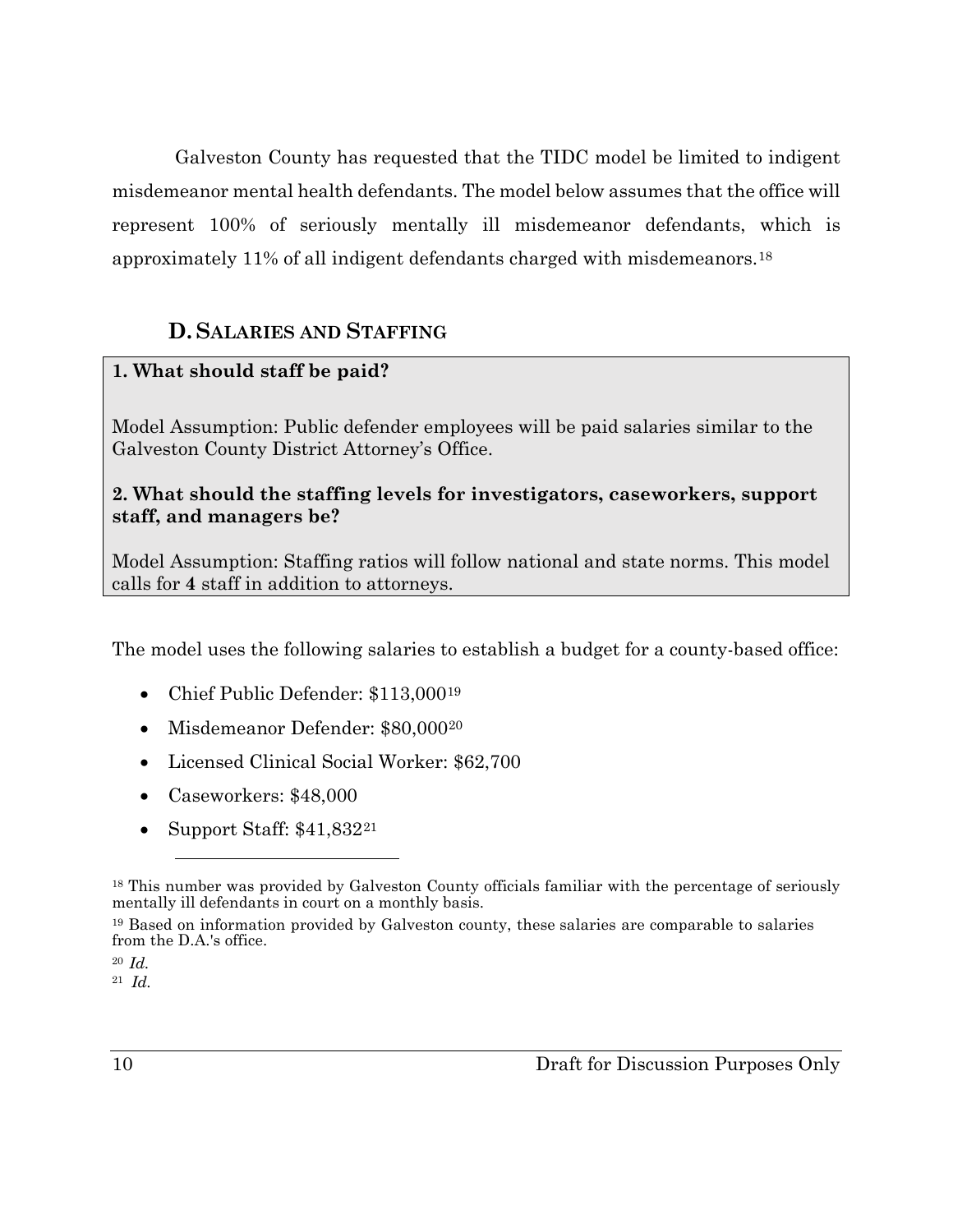Galveston County's fringe benefit rate is 22.535%, plus a health insurance budget of \$13,500 per person. TIDC usually recommends that any new public defender office retain an investigator as a staff member. Investigation is a critical part of the defense function. Galveston County spent \$1,000 on investigation expenses for misdemeanors in FY2019.[22](#page-10-0) The model includes \$5,000 to cover investigative expenses as a budget line-item rather than employee. After the office has been operational for a year, the Chief should have a better sense of whether a full-time investigator needs to be hired.

This model includes a 1:1 ratio of social worker or caseworker to attorney because of the specialized nature of mental health cases. Social workers and caseworkers can complete such essential tasks such as identifying mental health and social services, developing "safety plans" or treatment plans, and liaisoning with the state hospital for competency restorations more effectively than attorneys. This saves more expensive attorney time to work on the legal aspects of the case and more effectively represent more clients.

<span id="page-10-0"></span><sup>22</sup> Galveston County Indigent Defense Expenditure Report. On file with TIDC.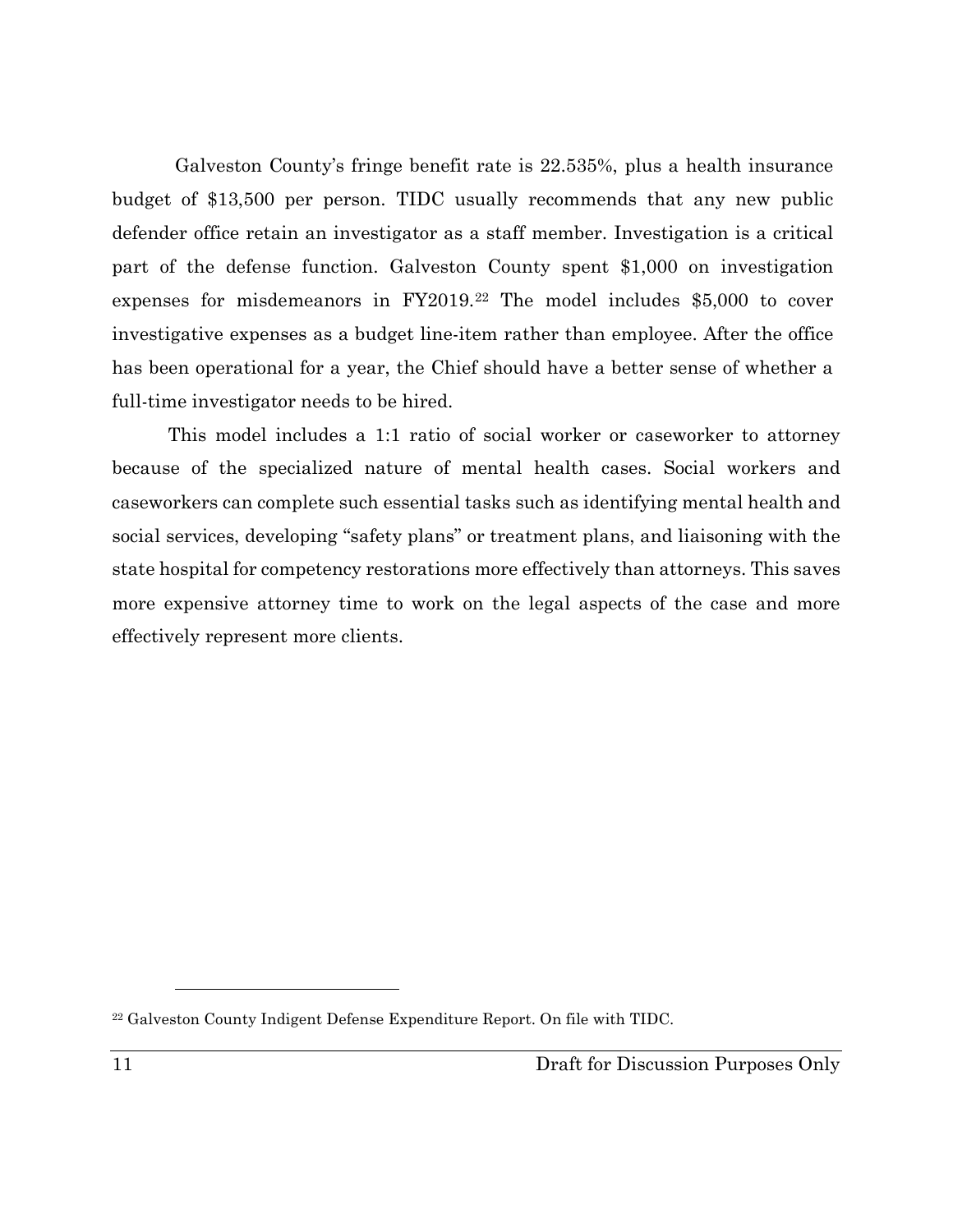### **E. OPERATIONS**

### <span id="page-11-0"></span>**1. What should be the budget for operating expenses, including office space, equipment, training, travel, technology, and expert witnesses?**

Model Assumption: Operating expenses are included in the model.

### **2. Will there be a buildout or use existing office space?**

Model Assumption: The model uses a standard formula to estimate ongoing costs for rent and utilities. Galveston County may have other plans to build out office space that are not budgeted in this model.

Operating expenses have been estimated using a combination of local Galveston data and reasonable estimations based on similar offices. A full detail of annual operating costs are included in the budget, detailed in Appendix A. Following is a description of some of those expenses.

*Start-Up Costs*: Establishing a new office will entail one-time expenditures for computers, printers, desks, chairs, and miscellaneous office supplies. TIDC would fund 80% of the start-up costs of the office. This model assumes a one-time startup costs of \$20,950, including \$10,500 for computers, \$2,400 for printers, \$5,600 for desks and chairs, and \$2,450 for miscellaneous supplies.

*Office Space and Utilities*: Galveston County should decide where is the best, most economical location of an office to service the County. In this model, office space and utilities are budgeted at 150 square feet per staff, at \$15 per square foot per year. This amounts to a budget of  $$15,750$  per year.<sup>[23](#page-11-1)</sup>

<span id="page-11-1"></span><sup>23</sup> Discussions with Galveston County officials indicate that the county intends to submit costs for a buildout, amounting to \$680,000. In this planning study, staff can estimate the ongoing rent and utility costs but cannot evaluate the cost-effectiveness of a buildout. Buildout costs are not included in the final budget in this planning study.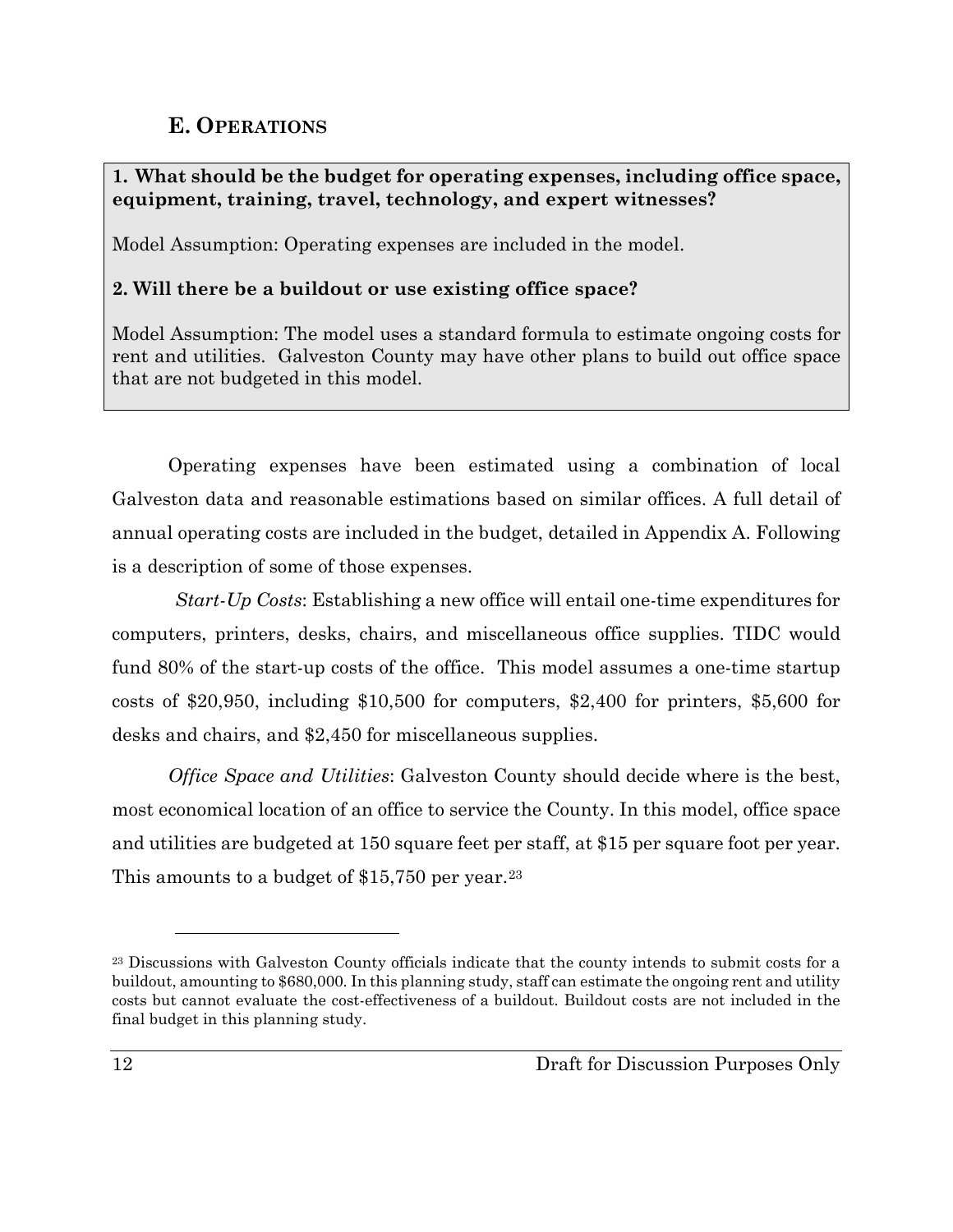*Training*: Public defender offices can use their staff and facilities to provide inhouse continuing legal education to their attorneys and to the wider legal community. A public defender can be an institutional resource and hub for learning that improves the quality of representation provided by appointed counsel.30 Defenders working together in an office benefit from informal mentoring, case consultation, and day-today observation. A close professional network helps newer attorneys, especially, improve their skills and avoid costly mistakes.

While in-house training is important and necessary, attorneys, investigators, and caseworkers should also attend trainings outside the office to stay abreast of current developments in law and practice. The model budgets \$900 per year per attorney and \$500 per year per social worker, casework, and support staff for staff training.

*Travel*: Because this is a single-county, limited-scope public defender office, travel expenses should be less than in more rural offices. The model budgets \$7,200 per year for office travel.

*Technology*: The structure of a public defender office lends itself to ongoing, standardized performance reviews of all staff. An office that uses an up-to-date case management system can make more rigorous, data-driven assessments of quality and costs, which allow the oversight board and the county to scrutinize performance and funding requests thoroughly. Investment in technology can also create savings by automating tasks and saving valuable staff time. This budget includes \$500 per year, per person for IT and Admin services.

*Expert Witnesses*: Stakeholders developing a public defender plan need to determine what the office budget will be for expert witnesses, or if all expertfunding will come from the courts on an as-needed basis. The model suggests a budget of \$10,000 given that there will likely be expert expenditures related to mental health cases in the future.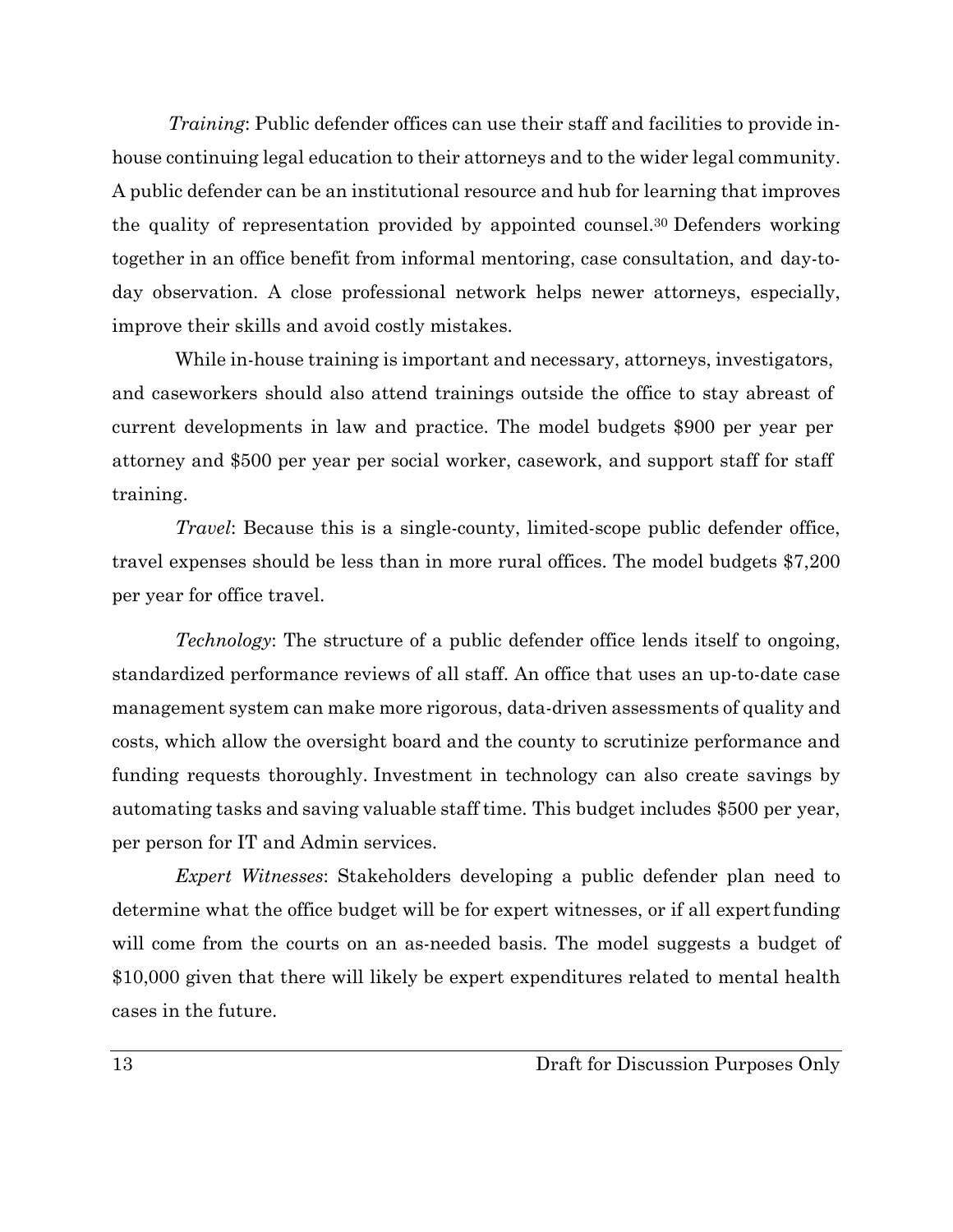| <b>Annual Operating Expenses</b> |            |  |  |  |
|----------------------------------|------------|--|--|--|
| Rent/Utilities                   | \$15,750   |  |  |  |
| Travel                           | 7,200      |  |  |  |
| Misc. Supplies                   | \$2,450    |  |  |  |
| Admin/IT                         | 3,500<br>Ś |  |  |  |
| Training                         | 4,700      |  |  |  |
| Total                            | 33,600     |  |  |  |

### <span id="page-13-0"></span>**IV. MODEL**

Based on the assumptions above, TIDC has modeled a misdemeanor mental health public defender office. Many of the factors explored in the previous section and the estimates incorporated into the draft budgets are variable and can be adjusted to strike the proper balance between cost-effectiveness and quality representation.

The model assumes that misdemeanor appointment rates will be 50% (the FY2019 indigency rate) and the percentage of mentally ill defendants that would qualify for representation by the office would be 11% of that subtotal. The office will represent indigent defendants in 11% of indigent defense appointments that are identified has having a mental illness or disability.

# The model includes the following staff: **Galveston County Mental Health Public Defender Office 7 Proposed Staff Positions**

- 1 Chief Public Defender
- 2 Misdemeanor Defenders
- 1 Licensed Clinical Social Worker
- 2 Caseworkers
- 1 Support Staff
- 14 Draft for Discussion Purposes Only

: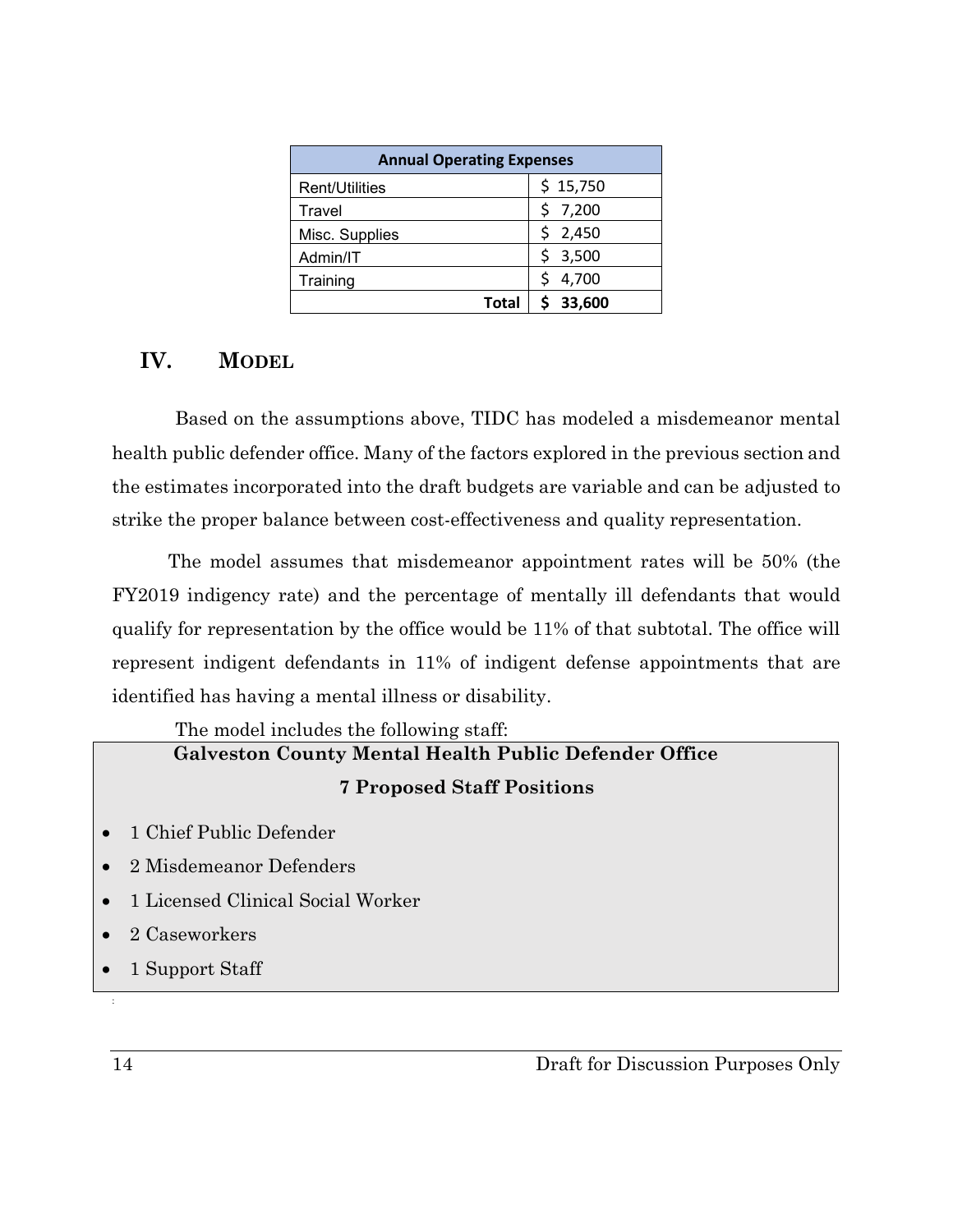It would cost approximately \$744,292 to establish the office, which includes \$20,950 in start-up costs. TIDC would fund 80% of the office in the first year, or \$595,434. Galveston would then see a step-down grant that would pay for 60% in year two, 40% in year three, and 20% in the final year of the grant before the public defender would become the sole funding responsibility of Galveston County. Over four years, the county would receive about \$1.46 million in state funding under this model. TIDC grants are contingent on available funding, approval by a grant review committee, and a vote of the full TIDC board.

The following is an estimate of the costs that TIDC could reimburse based on a public defender office with a \$723,342 annual budget:

| <b>Grant Year</b>         | <b>State Improvement</b><br>Grants |
|---------------------------|------------------------------------|
| Year $1(80\%)$            | \$595,434                          |
| Year $2(60%)$             | \$434,005                          |
| Year $3(40\%)$            | \$289,337                          |
| Year $4(20%)$             | \$144,668                          |
| <b>Total over 4 Years</b> | \$1,463,445                        |

**Estimated Improvement Grants Award for a Galveston Mental Health Public Defender Office**

While the county will be responsible for the full costs of the office in year 5 and beyond, the services provided by the office should be better than the current system, including a social worker and caseworkers who can improve access to mental health and social services; improved attorney oversight; accountability and quality controls; and better data collection.34 The above estimates also do not reflect reduced costs for assigned counsel resulting from the public defender office representing 439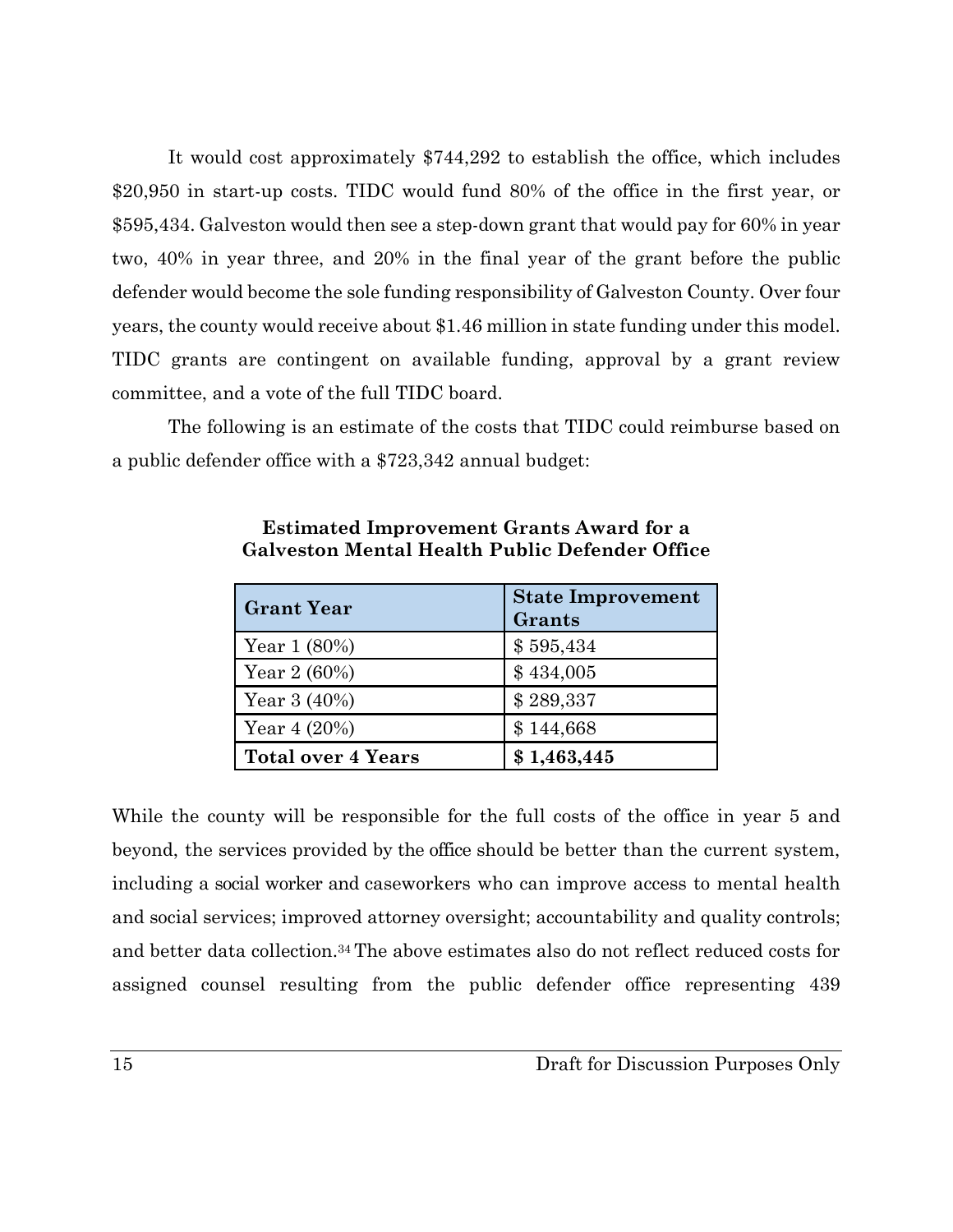misdemeanor defendants with mental illness. Assuming that the current cost-percase for misdemeanors under the assigned counsel system is \$527 per case, the estimated savings from assigned counsel costs are: \$231,450. This amount offsets the overall outlay by the county for establishing the new office.

Finally, the estimates do not reflect the changes to formula grants based on the county's reduced expenditures, but we anticipate the reduction to be nominal. TIDC's Board increased Formula Grant funding for FY2020, with the baseline going from \$5,000 to \$15,000. Between FY2018 and FY2019, Galveston County's Formula Grant went up from \$220,905 to \$234,623.

#### <span id="page-15-0"></span>**IV. CONCLUSION**

An MMHPDO should improve indigent defense quality, constitutional compliance, accountability, and budget predictability. The MMHPDO also stands to create ongoing benefits to the community, including reduced recidivism, and lower jail populations.[24](#page-15-1) TIDC stands ready to partner with Galveston County to provide technical assistance and explore financial assistance to create a mental health PDO suited to the county.

<span id="page-15-1"></span><sup>&</sup>lt;sup>24</sup> According to a 2016 study of the Travis County Mental Health Public Defender, lower recidivism rates as well as lower total jail bed days were positive outcomes seen from the operation of the office. Travis County Mental Health Public Defender Office, 4. *Available at:*  [https://www.traviscountytx.gov/images/criminal\\_justice/Doc/mhpd\\_evaluationfeb-2016.pdf.](https://www.traviscountytx.gov/images/criminal_justice/Doc/mhpd_evaluationfeb-2016.pdf)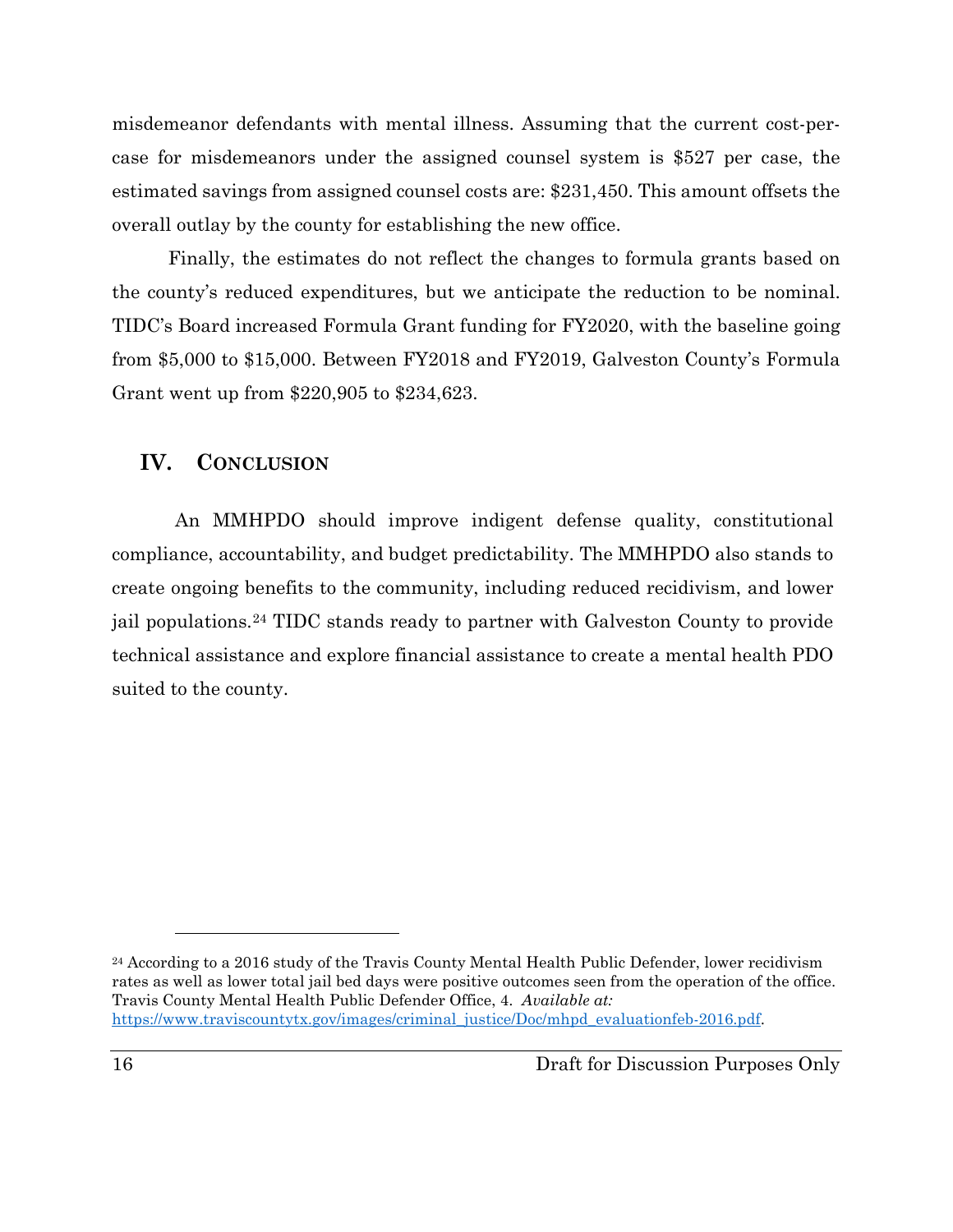# **V. BUDGET**

<span id="page-16-0"></span>

|                                                                                                      | <b>Staff</b> |                         | <b>Total</b> |
|------------------------------------------------------------------------------------------------------|--------------|-------------------------|--------------|
| <b>Total Staff Salaries</b>                                                                          | 7            | \$                      | 473,532      |
| Chief Defender (\$113,000 salary)                                                                    | $\mathbf{1}$ | \$                      | 113,000      |
| Misdemeanor Defender (\$80,000 salary)                                                               | 2            | \$                      | 160,000      |
| Licensed Clinical Social Worker (\$62,700)                                                           | $\mathbf{1}$ | \$                      | 62,700       |
| Caseworker (\$48,000 salary)                                                                         | 2            | \$                      | 96,000       |
| Support Staff (\$41,832 salary)                                                                      | 1            | \$                      | 41,832       |
| Fringe (22.535%)                                                                                     |              | \$                      | 106,710      |
| Health insurance (\$13,500/person)                                                                   |              | \$                      | 94,500       |
| <b>Experts Budget</b>                                                                                |              | \$                      | 10,000       |
| Investigator (contract)                                                                              |              | \$                      | 5,000        |
| Operating Costs (\$500/yr Tech, \$350/supply<br>per employee)                                        |              | $\overline{\$}$         | 5,950        |
| Training (\$900 per atty; \$500 per social worker,<br>investigator and caseworker and support staff) |              | \$                      | 4,700        |
| Travel (\$100/attorney, investigator and<br>caseworker)                                              |              | \$                      | 7,200        |
| Rent & Utilites (150 sq.ft./staff $@$ 15 sq. ft. per<br>year)                                        |              | \$                      | 15,750       |
|                                                                                                      |              |                         |              |
| <b>Estimated Total Cost for Public Defender</b>                                                      |              | \$                      | 723,342      |
| <b>Additional Year-One Expenditures</b>                                                              |              |                         |              |
| Computers                                                                                            |              | \$                      | 10,500       |
| <b>Printers</b>                                                                                      |              | \$                      | 2,400        |
| Desks & Chairs (7)                                                                                   |              | $\overline{\mathbf{S}}$ | 5,600        |
| Misc Supplies (startup)                                                                              |              | $\overline{\mathbf{s}}$ | 2,450        |
| <b>Total Startup Costs for Year One</b>                                                              |              | \$                      | 20,950       |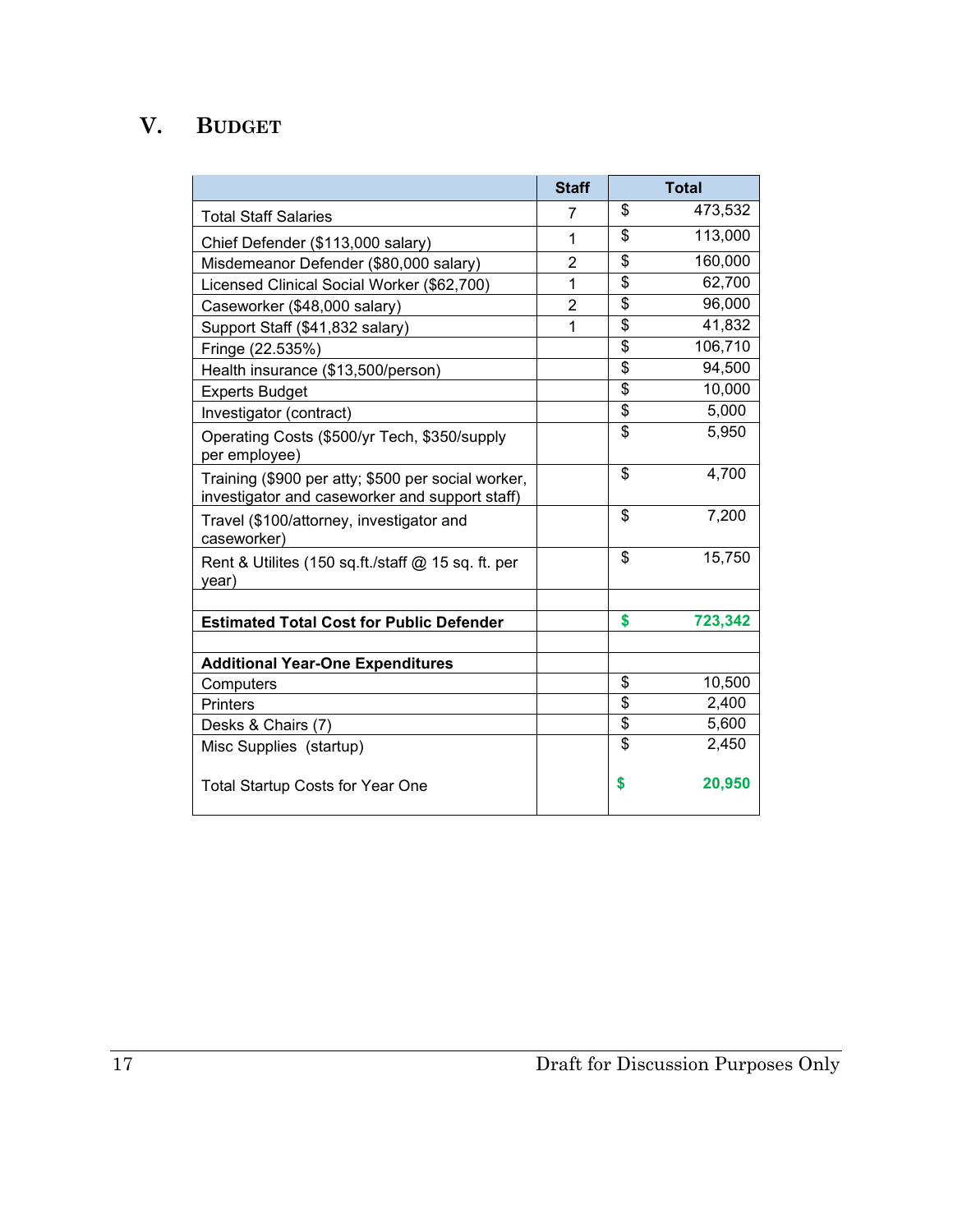### **VI. APPENDIX B: BENEFITS OF MENTAL HEALTH DEFENDER PROGRAMS**

Defense attorneys are key stakeholders in many of the areas described above. At each "intercept" in the criminal justice system, defense counsel can support efforts to identify people with mental illness and divert them appropriately. This is especially true in the 14 counties that have specialized indigent defense programs for mental health matters. This section describes how specialized, team-based representation benefits these programs' clients, communities, and criminal justice systems.

#### **A. Reduce Jail Populations**

Public defender offices and managed assigned counsel programs can reduce jail populations by:

- Ensuring that defendants are promptly appointed counsel;
- Ensuring lawyers and defense team social workers meet with clients in jail to improve medication compliance and reduce decompensation;
- Developing "safety plans" or treatment plans to obtain a mental health personal bond under Code of Criminal Procedure art. 17.032; and
- Advocating for earlier release under mental health personal bonds.

#### **Mental Health Defender Programs Reduce Jail Populations, Save CountiesMoney**

**Bexar Co. Public Defender's Office (BCPDO):** An estimated 3,615.5 days of confinement were avoided in FY2016-2017 thanks to the office's program representing defendants with mental illness at magistration. Since 2015, approximately 6,255 days of confinement were avoided.

**Ft. Bend Co. Mental Health Public Defender's Office:** The office reduced jail days from 56.9 days to 19.4 days for misdemeanor defendants with mental illness. Savings ranged from \$32.26 per case to \$734.51 per case.

**Wichita Co. Public Defender's Office:** An estimated 730 jail bed days were averted in the first 15 months of the program by identifying mentally ill defendants sooner and sending them more quickly to North Texas State Hospital. This saved the county an estimated \$48,000.

**Collin Co. Mental Health Managed Counsel Program:** The program saved the county an estimated \$176,133 in 2013 and \$630,406 in 2014 by reducing jail bed days for clients released on mental health personal bonds and reducing jail days for clients who need to be restored to competency. Additional jail savings that weren't quantifiable include savings in multi-county cases due to effective case management and early case disposal.

Source information for statistics about public defender outcomes in this chapter are cited in the descriptions of *the offices in Chapter IV, Mental Health Defender Programs in Texas.*

#### **B. Reduce Unnecessary Competency Evaluations**

Some mental health defender programs have reported saving counties money by reducing requests for competency evaluations. Competency evaluations can be expensive and result in longer stays for defendants waiting to be evaluated. By reducing competency evaluations, savings can be realized through reduced evaluation costs and reduced jail costs.

These savings are not certain, however. If a county has a low level of competency evaluation requests, that could be indicative of the need for better trained defense counsel, magistrates, or jail personnel. Adding attorneys and social workers trained in mental health could result in more defendants being accurately identified as incompetent. Better trained attorneys will also result in better representation, which could mean advocating for a second opinion when a forensic psychiatrist fails to make such a finding.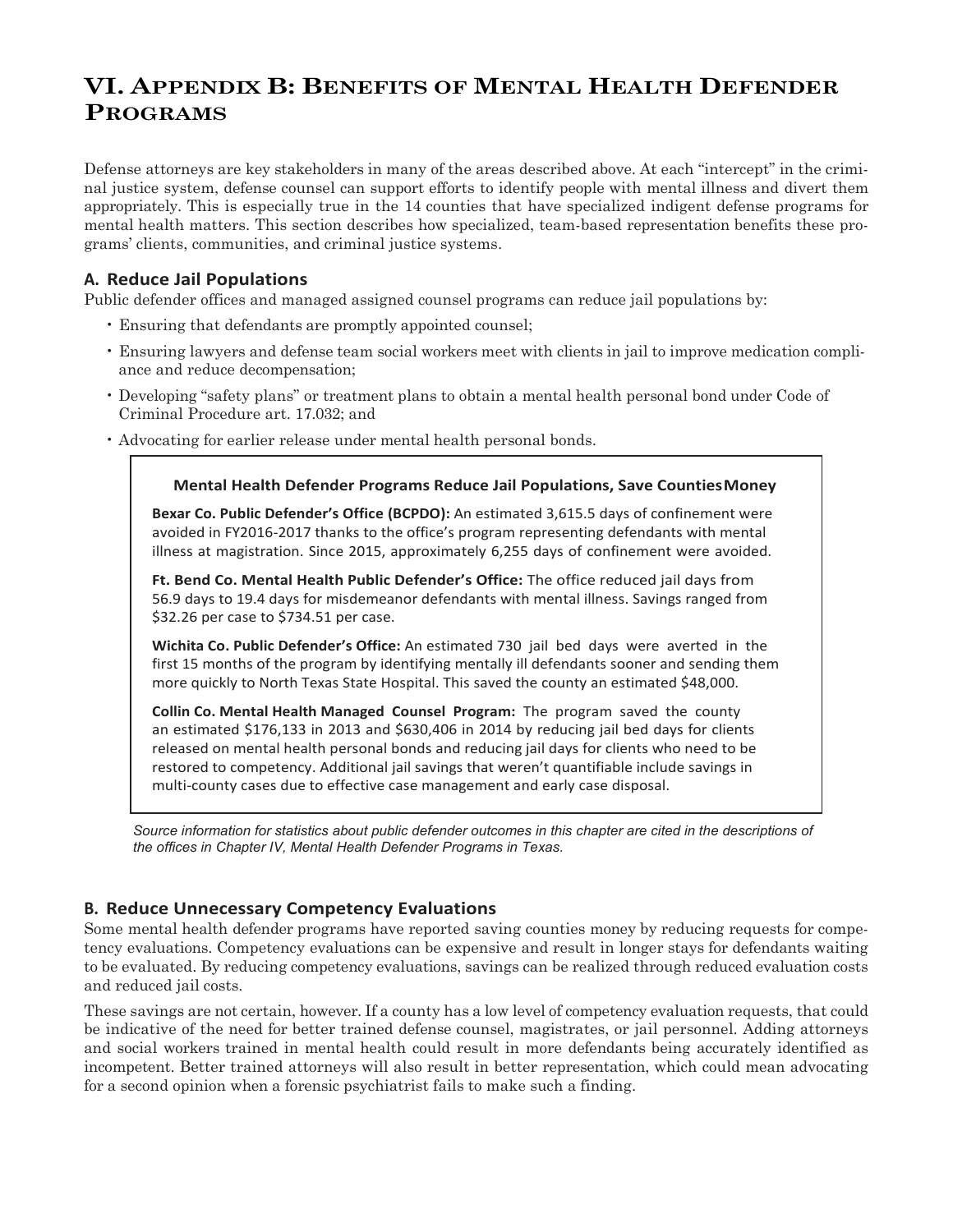#### **Mental Health Defender Programs May Reduce Unnecessary Competency Evaluations**

**Collin Co. Mental Health Managed Counsel Program (MHMC):** Stakeholders reported that the program saved the county money because fewer competency evaluations were being requested thanks to MHMC attorneys being better trained and experienced in recognizing competency issues.

**Wichita Co. Public Defender's Office:** The office saved the county an estimated \$37,500 in the first 15 months of the program due to fewer competency exams being requested.

#### **C. Reduce Recidivism**

By providing quality representation, reducing incarceration, and connecting clients with mental health and social services, defense counsel can reduce recidivism. As a result, communities are safer and public resources are saved through reductions in rearrests and reincarceration.

#### **Mental Health Defender Programs Reduce Recidivism**

**Travis County Mental Health Public Defender (MHPD):** For clients with disposed cases between FY2009-13, 39 percent of MHPD clients were rearrested, as compared to 50 percent of defendants represented by counsel from the mental health wheel.<sup>48</sup>

**Dallas County Mental Health Public Defender (DCMHPD):** An evaluation of the DCMHPD found that six months after case disposition, the office's clients experienced significantly lower rates of recidivism compared to a control population not represented by the office. Re-arrest rates for DCMHPD clients with schizophrenia and major depression were about two-thirds lower than the control group, and about half lower for persons with bipolar disorder. Recidivism was still significantly lower 18 months after case disposition for persons with schizophrenia who were represented by the DCMHPD.49

#### **Figure 3. Recidivism Rates of Dallas County Mental Health Public Defender Clients at 6 and 18 months**



#### **D. Improved Quality of Representation and Case Outcomes**

Mental health defender teams include attorneys, social workers, investigators, and support staff who specialize in representing defendants with mental illness or intellectual disabilities. This specialty team approach results in better, more efficient representation and better case outcomes, because each team member is specialized in his or her area of practice while also benefiting from interdisciplinary collaboration: attorneys are well-versed in relevant law; social workers assist attorneys in finding available services and developing treatment plans; and all staff are trained in working with clients with special needs. Dedicated teams can also build rapport with prosecutors and the judiciary that can result in favorable case dispositions.